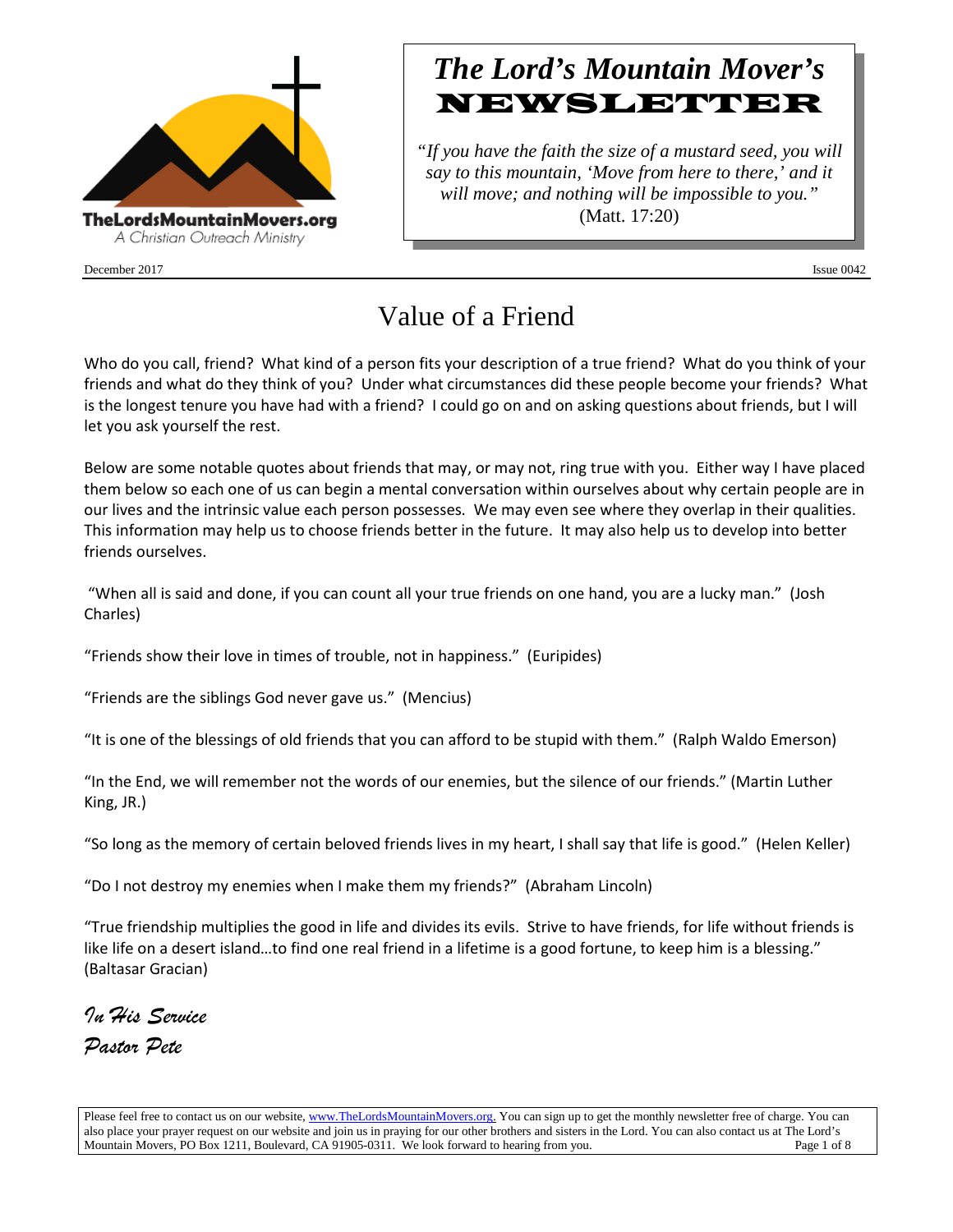

# THE WORD IN MOTION message

It is all well and good to hear from those who have encountered and benefited from having a true friend in their life, but I feel it would benefit us if we consider what the Bible has to say about friends.

Have you ever had a friend who told you what you needed to hear and not what you necessarily wanted to hear? You may not have initially liked or agreed with what they had to say, but when you calmed down and evaluated what they said, you knew in your heart of hearts that they were right. You may have even known it yourself, but didn't think that anyone else knew.

If someone calls themselves your friend yet only tells you what you want to hear then the Bible has a name for that kind of person. They are a flatterer. The dictionary defines to flatter as follows:

#### **Lavish insincere praise and compliments upon (someone), especially to further one's own interests. To give an unrealistically favorable impression of**. **To make (someone) feel honored and pleased.**

This type of person, or action, seeks not the best for the person he/she is talking to, or about, but uses language and actions that will help them get what they want from that person or situation. They are self-serving at heart and will only do, or say, what is necessary to meet their own desire. I am sure you have met someone who has overrated themselves in front of others to get honor or praise. You may think to yourself how unrealistic and sad that is for a person to do that. Well a flatterer will overrate someone else for the same self-serving purposes. Having and maintaining an honest and realistic self-portrait of yourself will help you to detect flattery when it is being heaped upon you.

Flattery can also be defined as saying to someone's face what you would not say behind their back. It is the opposite of gossip which is saying to someone else what you would not say to the person directly.

King David and his son, King Solomon, must have encountered at least one person like this in their lives to write these warnings for us to take heed of.

*"They speak falsehood to one another; With flattering lips and with a double heart they speak."* (Psalm 12:2)

*A lying tongue hates those it crushes, and a flattering mouth works ruin.* (Proverb 26:28)

*"May the LORD cut off all flattering lips, the tongue that speaks great things."* (Psalm 12:3)

The Apostle Paul put it like this:

*For such men are slaves, not of our Lord Christ but of their own appetites; and by their smooth and flattering speech they deceive the hearts of the unsuspecting.* (Romans 16:18)

Not much good comes from someone who practices flattery. It does not speak well of them and it does no good for the person who is being flattered. It is better to have someone who will speak the truth to you in love for your benefit and not their own, even though they will benefit indirectly from any positive changes that are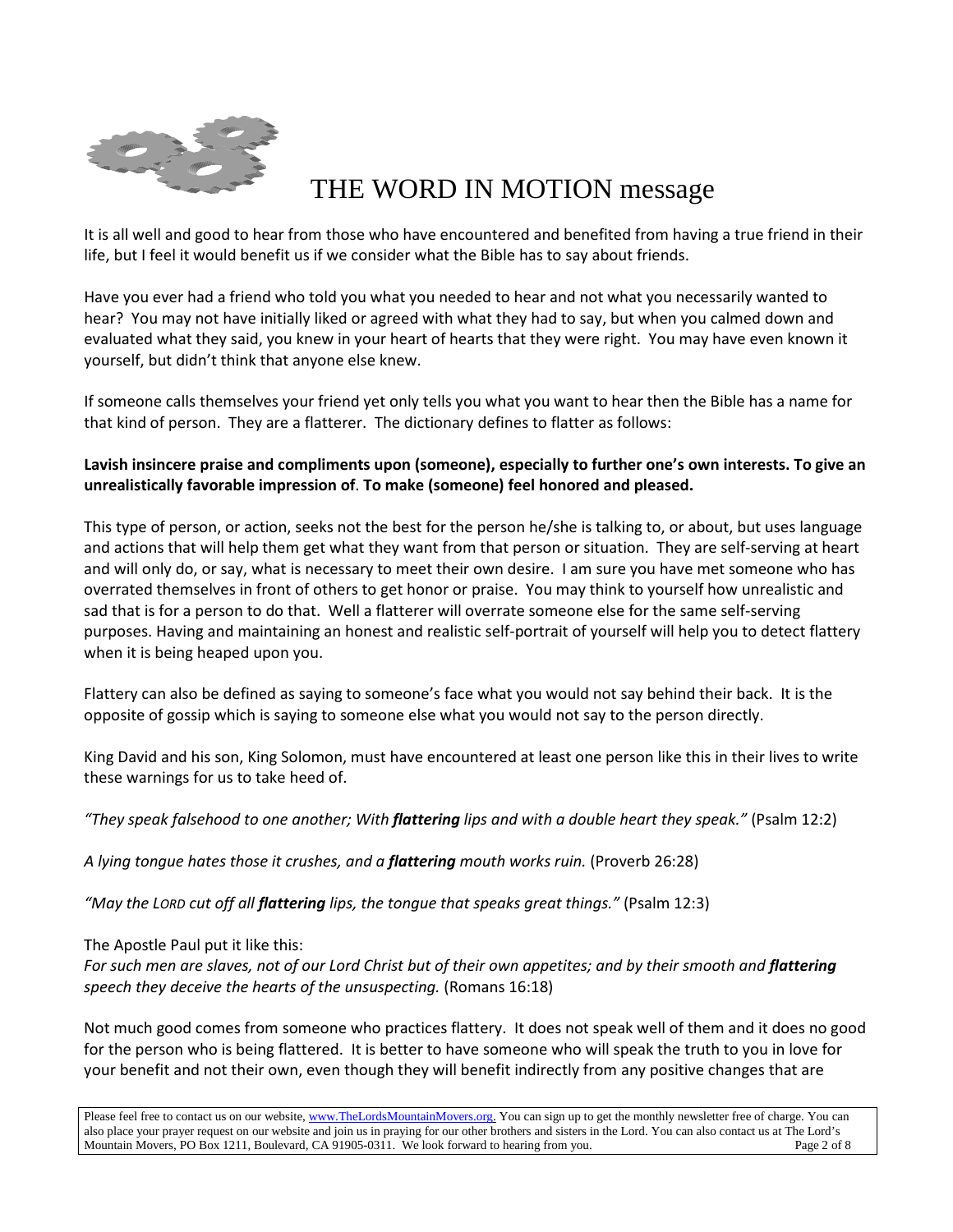made. Even though we may risk fellowship for a while with that person, I know from personal experience that we will gain a better friend and fellowship in the end. Better to lose a friend through truthfulness than to gain one by deceit. Solomon put it like this:

> *" Better is open rebuke Than love that is concealed. Faithful are the wounds of a friend, But deceitful are the kisses of an enemy."* (Proverbs 27:5-6) And, *" Oil and perfume make the heart glad, So a man's counsel is sweet to his friend."* **(Proverbs 27:9)**

In 2 Samuel 12:1-12 the Prophet Nathan openly and honestly rebuked King David for his sin with Bathsheba and the killing of her husband. Here is a common man speaking boldly to the king of Israel, someone who could have had his head cut off with a word, he rightly honored the position David held, but held the truth in even higher regard. Jonathan was a true friend who saved young David from the evil hand of Saul and Nathan saved King David from the evil hand of sin. David was blessed with some good friends in his life.

David responded in a positive manner to this truthful rebuke and was forgiven. Nathan did not know how the king would respond and we do not know how others will respond either. Our duty is to stand for the truth regardless of the response we may get from others. God may call us to speak to someone and we should never shy away from it.

I want to offer a warning here. Let us never become the type of person who only looks for the faults in others without recognizing their positives. If one or the other always sticks out, then our discernment may need some spiritual adjusting. I have found over the years that acknowledging someone's positive accomplishments and growth first will help them accept that, although they have overcome many things there is still things that need to be done in our character development as Christians. It will also help in their motivation to tackle the next goal.

I pray that the Lord will give us the wisdom and discernment to be a true friend to others. That He will enable us to hear the truth about ourselves and respond in a willing and godly manner. Lord let us cherish the truth and those who speak like You do. Thank You Jesus for being our friend and may we live up to the example You have left us. Let's cherish our true friends, Amen.

*In His Service Pastor Pete*

### **The Real Reason for Christmas**

It's that time of year again. December has come with all the hustle and bustle and commercialism. But what is the real meaning of Christmas? Is it the gifts under the tree, the lights in the windows, the cards in the mail, Turkey

Please feel free to contact us on our website, ww[w.TheLordsMountainMovers.o](http://www.thelordsmountainmovers.org/)rg. You can sign up to get the monthly newsletter free of charge. You can also place your prayer request on our website and join us in praying for our other brothers and sisters in the Lord. You can also contact us at The Lord's Mountain Movers, PO Box 1211, Boulevard, CA 91905-0311. We look forward to hearing from you. Page 3 of 8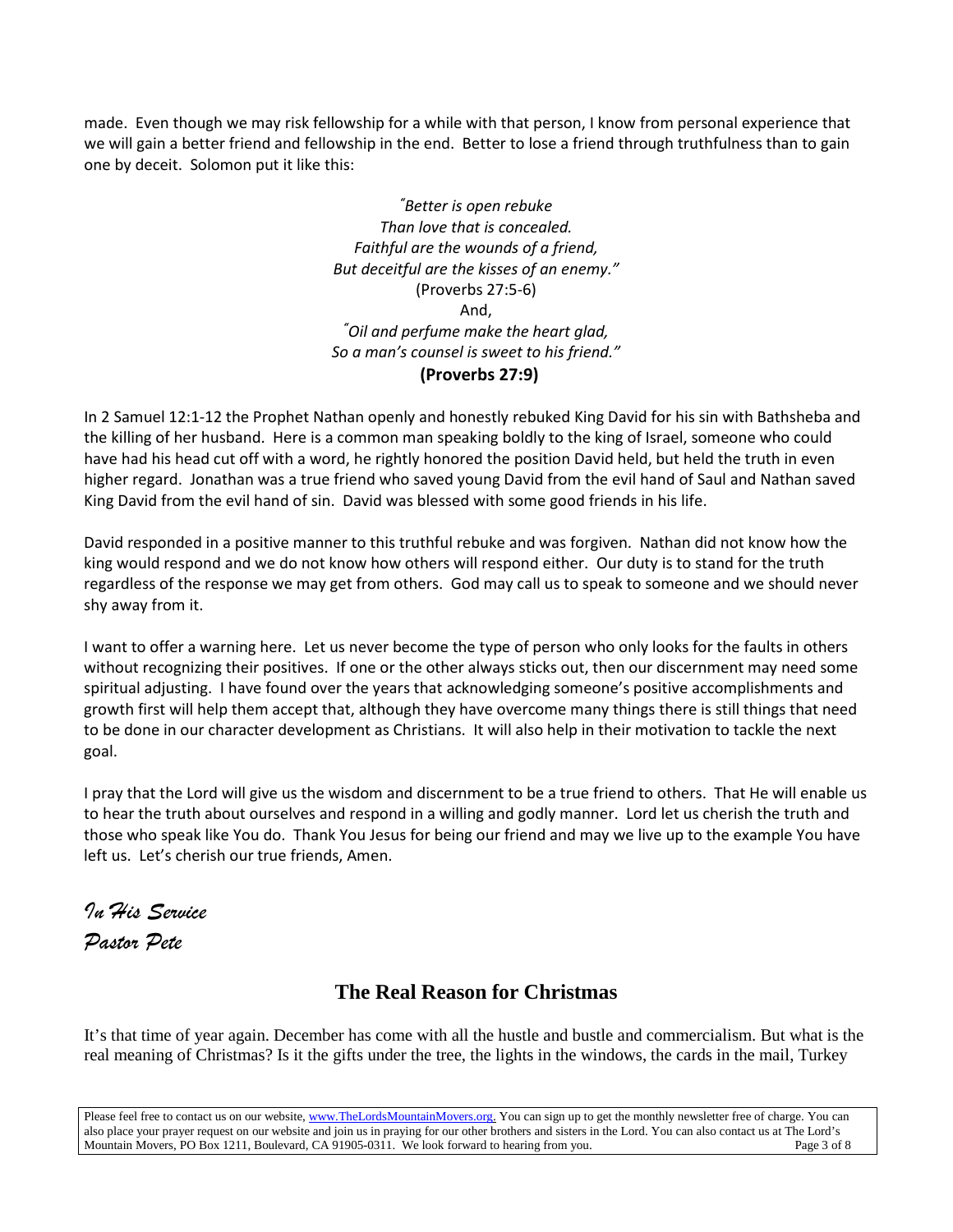dinner with family and friends, snow in the yard, stockings hanging in the living room and shouts of "Merry Christmas" to those who pass us in the streets? Is this really Christmas?

For many people Christmas is a time of sorrow. They don't have the extra money to buy presents for their children, family and friends. Many are saddened at Christmas when they think of their loved ones who will not be able to come home for various reasons. I too am one of these.

Yet, Christmas can be a season of great joy. It's a time of God showing His great love for us. Christmas is when we celebrate the birth of our Lord and Savior Jesus Christ. God sent His only begotten Son into the world to be born to save sinners (1 Timothy 1:5). His birth brought great joy to the world. Shepherds, wise men and angels all shared in the excitement knowing this was no ordinary baby. The prophets had told of His coming hundreds of years before (Isaiah 7:14; Isaiah 9:6).

"*So, Joseph also went up from the town of Bethlehem the town of David, because he belonged to the house and line of David. He went there to register with Mary, who was pledged to be married to him and was expecting a child. While they were there, the time came for the baby to be born, and she gave birth to her firstborn, a son. She wrapped him in cloths and placed him in a manger, because there was no guest room available for them. And there were shepherds living out in the fields nearby, keeping watch over their flocks at night. An angel of the Lord appeared to them, and the glory of the Lord shone around them, and they were terrified. But the angel said to them "Do not be afraid. I bring you good news that will cause great joy for all the people. Today in the town of David a Savior has been born to you; he is the Messiah, the Lord. This will be a sign to you; You will find a baby wrapped in cloths and lying in a manger." Suddenly a great company of the heavenly hosts appeared with the angel, praising God and saying, "Glory to God in the highest heaven, and on earth peace to those on whom his favor rests." When the angels had left them and gone into heaven, the shepherds said to one another, "Lets go to Bethlehem and see this thing that has happened, which the Lord has told us about." So, they hurried off and found Mary and Joseph, and the baby, who was lying in the manger. When they had seen him, they spread the word concerning what had been told them about this child, and all who heard it were amazed at what the shepherds said to them. But Mary treasured up all these things and pondered them in her heart." Luke 2:4-19*

Why did He come? Why did God send His Son to this sinful and cruel world? He sent His Son Jesus to bring salvation, love and hope to all of us. Without Jesus, we would all die in our sins. Jesus was born so that one day the price could be paid for the things that we have done wrong. The bible says that all have sinned and fallen short of God's glory (Romans 3:23). We are all born with a sin nature and do things that do not please God. Through the fall of Adam, we have all inherited that sin nature (Romans 5:12). We need to have that removed. The only way is through Jesus. Jesus was born so He could die on the cross for ALL our sins.

So, look at Christmas in a new way this year. This is the time to invite Jesus into your heart. You will have a "Merry Christmas". Christmas can be a time of restoration, healing and renewed strength. May God bless you and fill you with His love, joy and peace in knowing that truly "*Jesus* is the Reason for the Season"

## *In His Love and Service,*

*Brother Gabriel* Ex-lifer who Jesus set free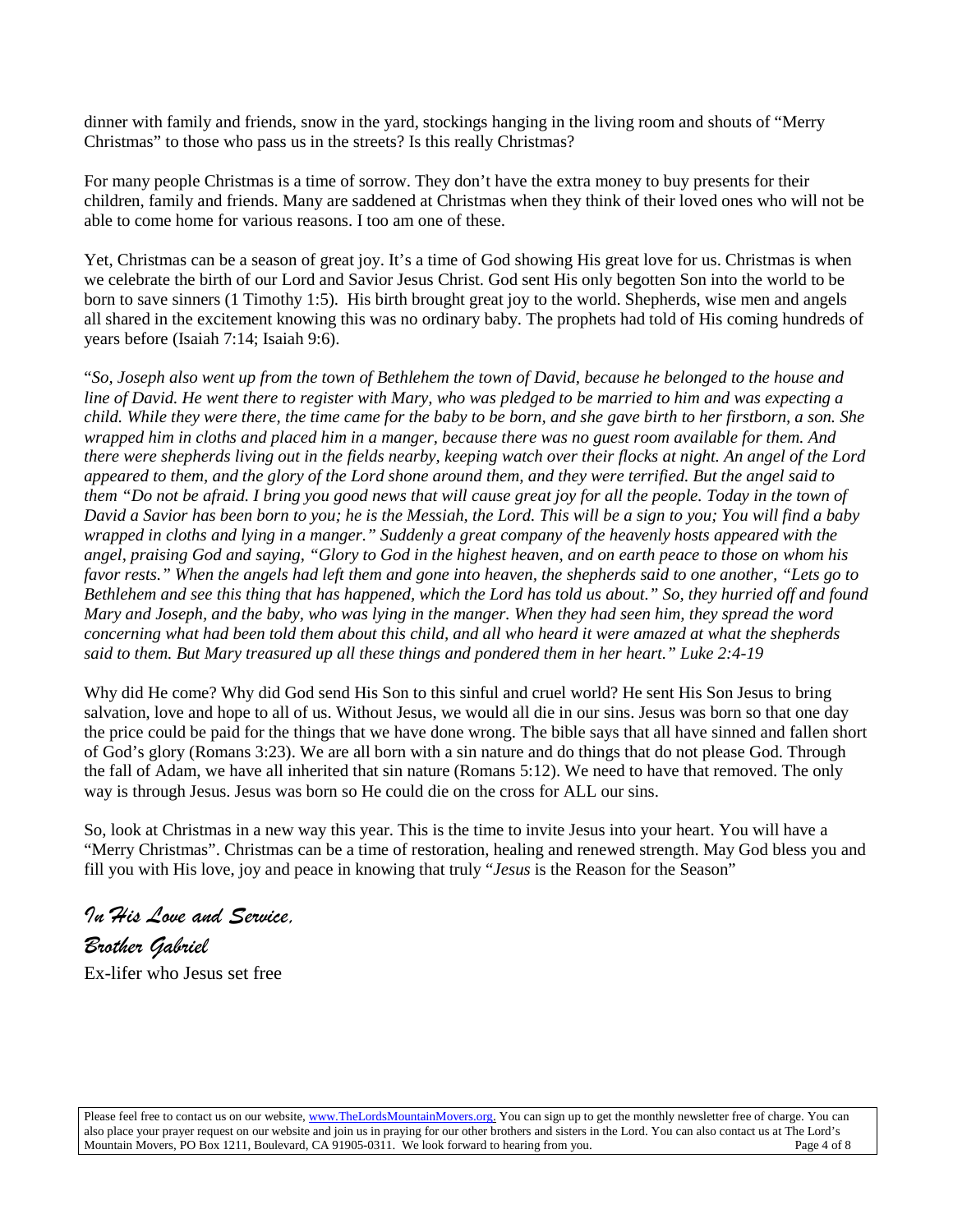## **How would you like to bless and encourage someone?**

We would love to receive your testimony of how God has impacted your life in the past or present. God does things in our lives not only to bless us, but to be an inspiration to others who may be facing some of the same circumstances you have. Please keep your testimony to one page or less. We look forward to seeing and sharing God working in your life. If you send something you need to have back, we will be glad to return it to you, just let us know.



Greetings to all our brothers and sisters in Christ who receive our newsletter through the mail. We are currently posting and maintaining all prayers requested on the Internet so your brothers and sisters all over the world can continue to pray for your petitions and praise God for the ones He has already answered.

What a privilege we have, to go before the throne of God with our requests and the requests of others. Let us keep praying and seeking His will for our lives and the lives of others. If you have a prayer request you would like added to next month's newsletter and/or posted on the ministry website, please fill out the form below and mail it to us. Previous prayer requests are still there on the website for people to read. We are wondering if your prayer has been answered yet? Send us your praise reports! We want to know and share it with everyone else who reads the newsletter, so keep us updated. We look forward to hearing from you and standing in the gap as a prayer warrior.

### **November - December 2017 Prayer List**

- Robert G.........Asking for prayer for Richard D's., daughter's safety and that they be able to write him more. Also pray for Linda L. that God comforts her as she battles cancer and she stays surrounded by family & Christian family during this trying time.
- Nikolaus O .....Pray that the Lord blesses my mother, Elizabeth J with strength, courage, and His protection. Remember He is near to those with broken hearts and contrite spirits. I also pray for thanksgiving for my brother in Christ, Roger C. I pray he is well, in great spirits and want to thank him for his kind, compassionate words. Stay strong and may God Bless.
- Leonard S.......Going for Governors Pardon on Dec 10, 2017 for innocents in all. Praying for favor on my Lawyer and myself in Jesus Christ of Nazareth name. Amen, Luke 1:37
- Jason M..........Prayer for him and his family as he endures the challenges of accusations for charges he is states he is innocent of.

Please feel free to contact us on our website, ww[w.TheLordsMountainMovers.o](http://www.thelordsmountainmovers.org/)rg. You can sign up to get the monthly newsletter free of charge. You can also place your prayer request on our website and join us in praying for our other brothers and sisters in the Lord. You can also contact us at The Lord's Mountain Movers, PO Box 1211, Boulevard, CA 91905-0311. We look forward to hearing from you.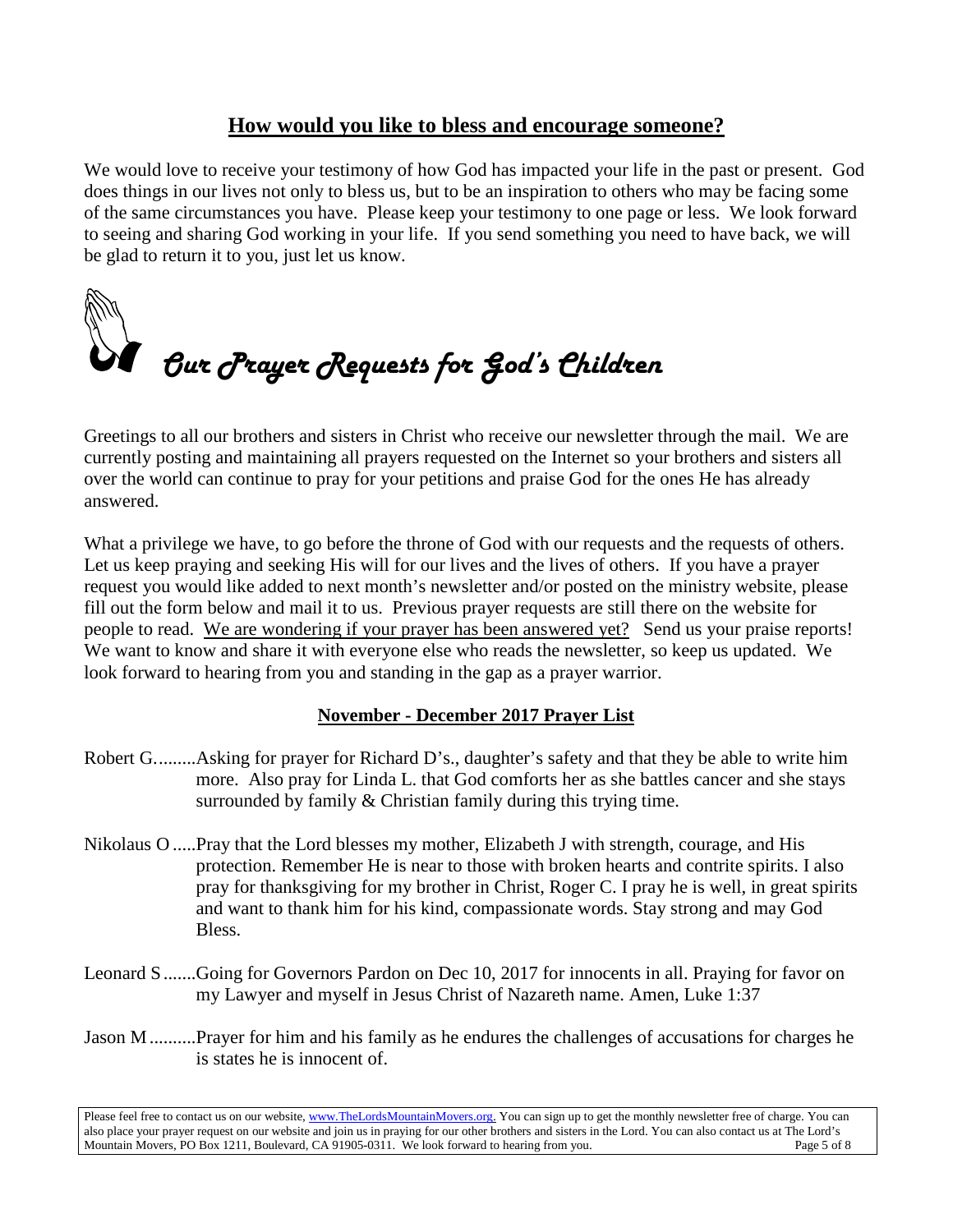- Hazel C...........Prayers for health to improve as she is suffering from diabetes. Prayer for Kryshawn and son to be safe and well in their return to Houston, Texas.
- Tony M...........Prayer as doctors change his medications to find which meds were poisoning his system and causing kidney damage. Praise Report: They found the doctors over prescribed a deadly medication which he is no longer taking. He is doing much better. Kidney damage is slowly resolving itself.
- Bobby C .........Prayers for the courts to drop enhancement in his case so he can be released. Prayer to keep himself and family safe and pull the family together and get brother home from Hawaii.
- Brett W...........He found his son dead last month, please pray for him and his family.
- Linda G. .........She is suffering several critical health issues and we request prayer for her healing.
- Richard D.......Three family members have taken their own life. Pray for the surviving family's healing. Please keep him in pray as he transitions to a facility. Also for Richard to be strong, kind and humble as he moves to a new living environment.
- John D. ...........Prayer for my Uncle Denny to take care of himself, eat right and get his diabetes under control. Also that I will be able to visit him this January.
- Connie C ........She has been diagnosed with ovarian cancer. Pray for her trusting in the Lord for a healing and restore her back into the life of Larry's K. PRAISE REPORT: Connie is no longer suffering with cancer. The Lord called her home on July  $27<sup>th</sup>$ . I knew Connie since 8<sup>th</sup> grade and we spent the last 6 months together. What a love story. I will be forever grateful and blessed. Thank you, Heavenly Father.
- Donald A……Last month we received a letter from Donald with a lot of prayer requests. Evidently God has touched his heart to see the needs of others in a special way. These requests included prayers for health issues, family issues, marriage issues, and most importantly their relationship with God. He also has requested for many of the Christians who are behind the prison walls and the different protestant chapels, their leadership and their congregations. Pray for those who are captive in false religions and/or following false Christ's. In a time like our country, and the world, is currently facing we need prayer more than ever. We cannot pray away God's prophetic plan but we can pray for His people and share the gospel with the lost. *Thank you, Donald, for a sensitive heart*. Please pray for these requests knowing that God knows the specifics of each situation and what is necessary.
- Patty B............Prayer that a heart procedure she will have done on Sept. the 14<sup>th</sup> will resolve long time issues and that she will no longer suffer from past afflictions. PRAISE REPORT: She is back home and doing great!

Please feel free to contact us on our website, ww[w.TheLordsMountainMovers.o](http://www.thelordsmountainmovers.org/)rg. You can sign up to get the monthly newsletter free of charge. You can also place your prayer request on our website and join us in praying for our other brothers and sisters in the Lord. You can also contact us at The Lord's Mountain Movers, PO Box 1211, Boulevard, CA 91905-0311. We look forward to hearing from you.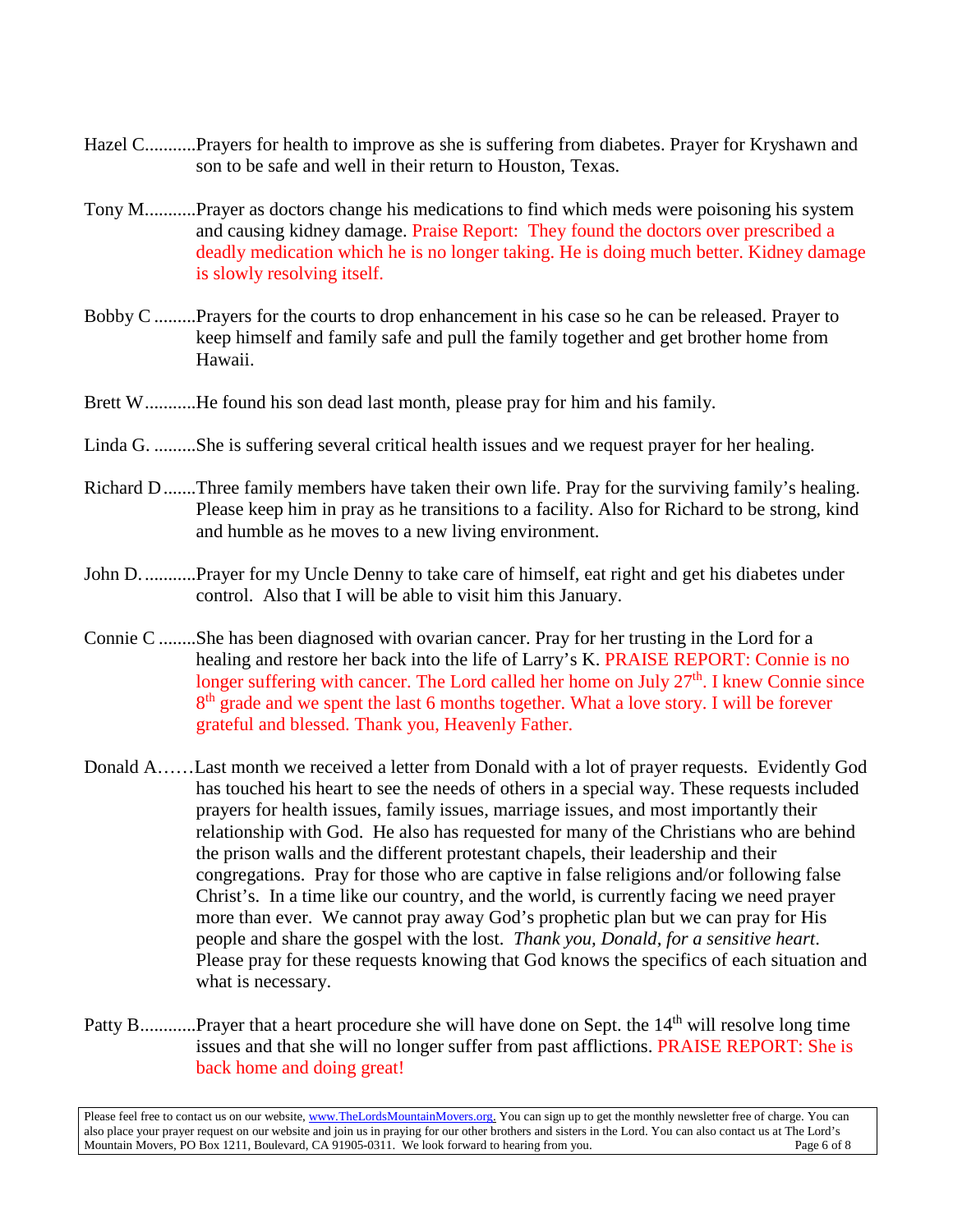Gen Prayer .....That God would bring together Christian Marriages in unity.

- Jason M..........Prayer for healing of his family and removal of the strife going on between them. Also pray for a positive resolution to serious legal challenges.
- Rachel C.........She has undergone several surgeries on her eye, with the doctor trying to restore her vision. Please pray for her healing and/or a better doctor who will make it right.
- Scott F. ............Pray for doctors to come up with a resolution to alleviate disabling pain he is experiencing.
- Theresa C .......Asking for healing prayer. She was admitted to the Hospital with what they think was a stroke, but have not been able to confirm the cause.
- Linda G ..........Prayer for her and her son Robert, and she struggles with life challenging health issues. May the Lord open His arms to bring her to Him gently.
- Dave G ...........Continued prayer for deliverance through the appeal and to be reunified with my children. They are all grown now. Please pray for their salvation.
- T.J. W.............Prayer for him and his wife Julie as they deal with challenges on their home infested with Bats and water damage.
- Tony M...........Pray for him that his health will improve as he deals with heart and pacemaker issues.
- Roger C..........Prayer for him in his peace and strength as he moves forward with the challenges of his incarceration. Pray for him to be strong in the Lord.
- Kenny J. .........Pray for my Aunt Eulene she has cancer in her shoulder bone and lupus.
- Kenny J. .........PRAISE REPORT: My son Jeffrey is doing great, clean and sober for 14 months and living with me.
- David. G.........Pray for children: Emily, Natalie, James, Brother Don and that they receive Salvation/Reconciliation and for the Ministry at Mule Creek.
- George L ........George has been ill in the hospital; he is 89 years old. Pray that he survives and can go home. And that Tom M. may be able to take him fishing one last time. PRAISE REPORT: He is recovering and doing better.
- Rex S..............Pray for him and his family for strength and peace as he recovers from open heart surgery. He is doing better.
- Gary B............Needs prayer for his business and his health.

Please feel free to contact us on our website, ww[w.TheLordsMountainMovers.o](http://www.thelordsmountainmovers.org/)rg. You can sign up to get the monthly newsletter free of charge. You can also place your prayer request on our website and join us in praying for our other brothers and sisters in the Lord. You can also contact us at The Lord's Mountain Movers, PO Box 1211, Boulevard, CA 91905-0311. We look forward to hearing from you.